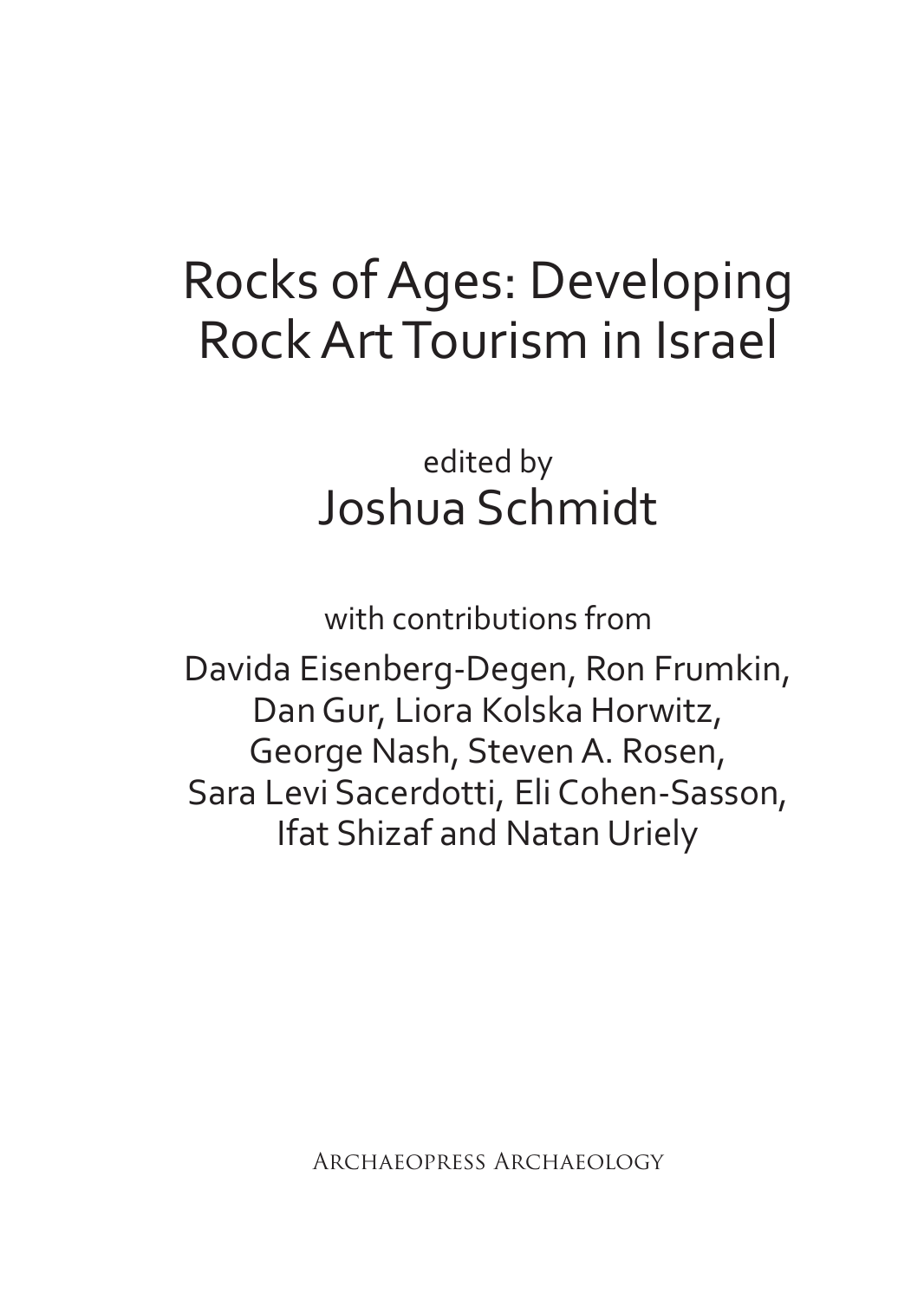

Archaeopress Publishing Ltd Summertown Pavilion 18-24 Middle Way Summertown Oxford OX2 7LG www.archaeopress.com

ISBN 978-1-78969-968-5 ISBN 978-1-78969-969-2 (e-Pdf)

© Archaeopress and the individual authors 2022

All rights reserved. No part of this book may be reproduced, or transmitted, in any form or by any means, electronic, mechanical, photocopying or otherwise, without the prior written permission of the copyright owners.

This book is available direct from Archaeopress or from our website www.archaeopress.com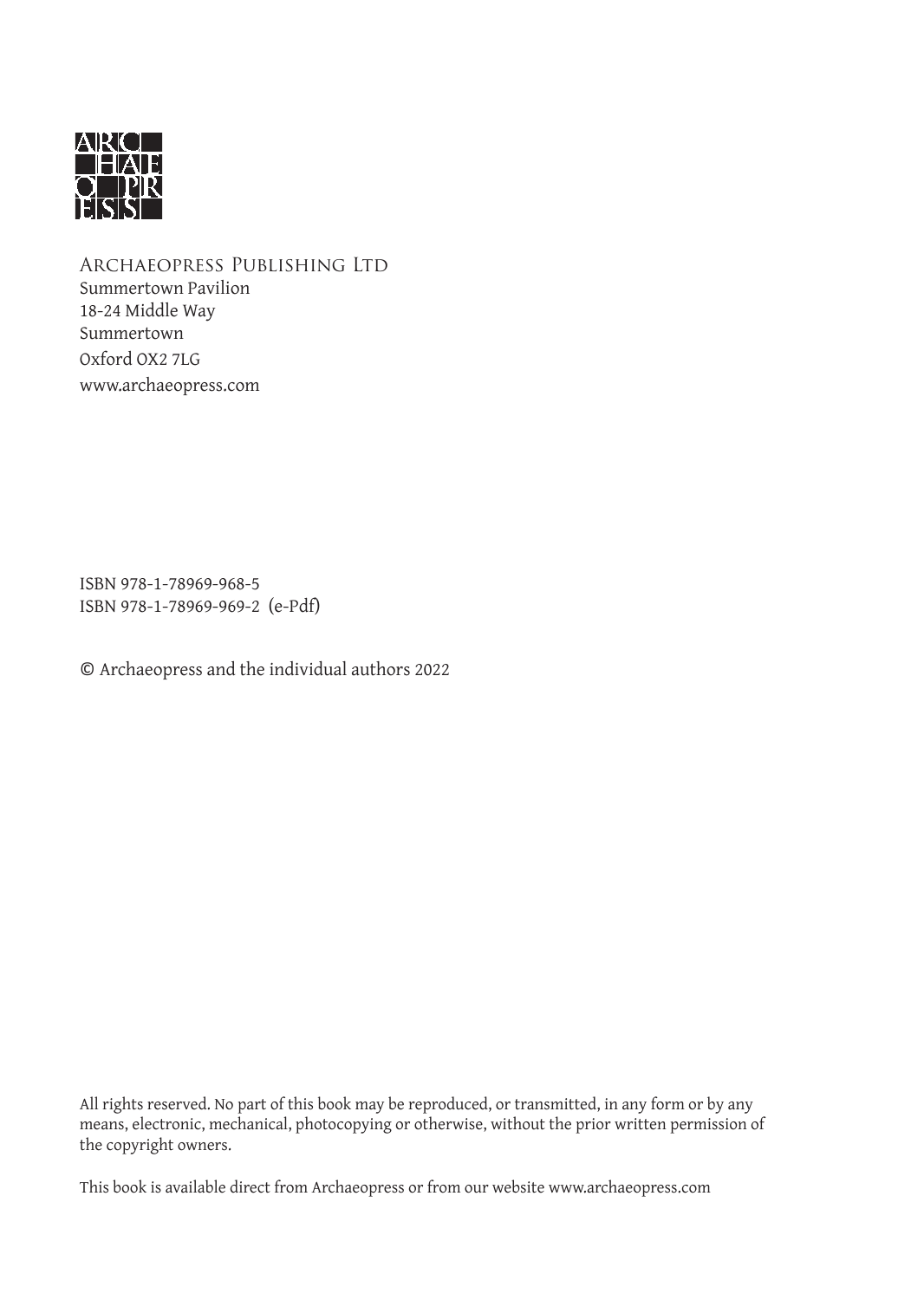### **Contents**

| Steven A. Rosen                                                                            |
|--------------------------------------------------------------------------------------------|
|                                                                                            |
| Part I: The Dynamics of Negev Rock Art Tourism                                             |
| <b>IMPART</b>                                                                              |
| Dan Gur and IMPART                                                                         |
| Sara Levi Sacerdotti and IMPART                                                            |
| Sara Levi Sacerdotti and IMPART                                                            |
| Sara Levi Sacerdotti and IMPART                                                            |
| Notes from an Ethnographic Field Survey of the Negev Highland Bedouin 45<br>Joshua Schmidt |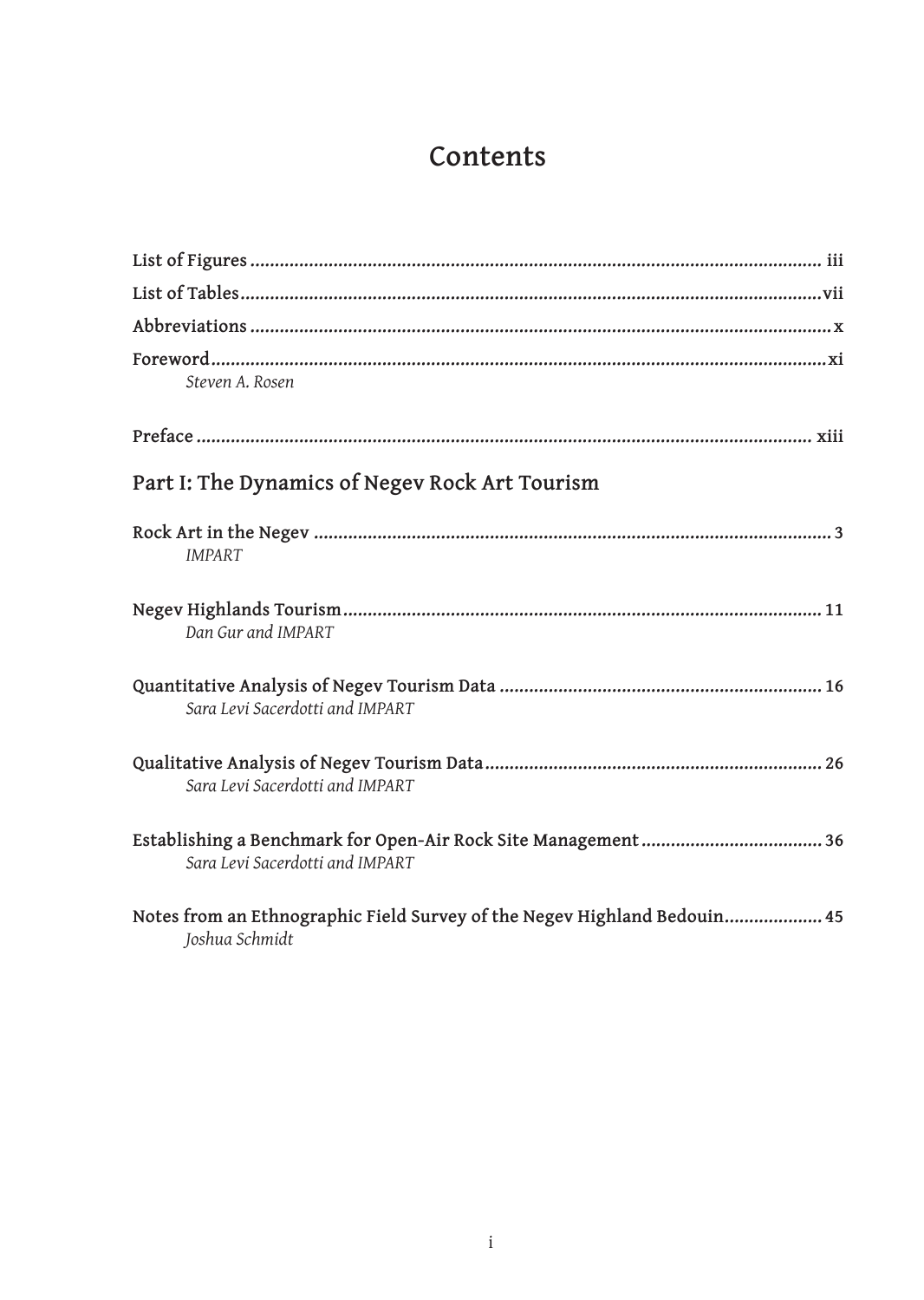| Part II: Ramat Matred Surveys |  |
|-------------------------------|--|
|-------------------------------|--|

| Ron Frumkin                                         |
|-----------------------------------------------------|
| Davida Eisenberg-Degen                              |
| Ifat Shezaf                                         |
| Eli Cohen-Sasson                                    |
| Part III: Findings, Conclusions and Recommendations |
| <b>IMPART</b>                                       |
| Joshua Schmidt and IMPART                           |
| <b>IMPART</b>                                       |
| Liora Kolska Horwitz                                |
|                                                     |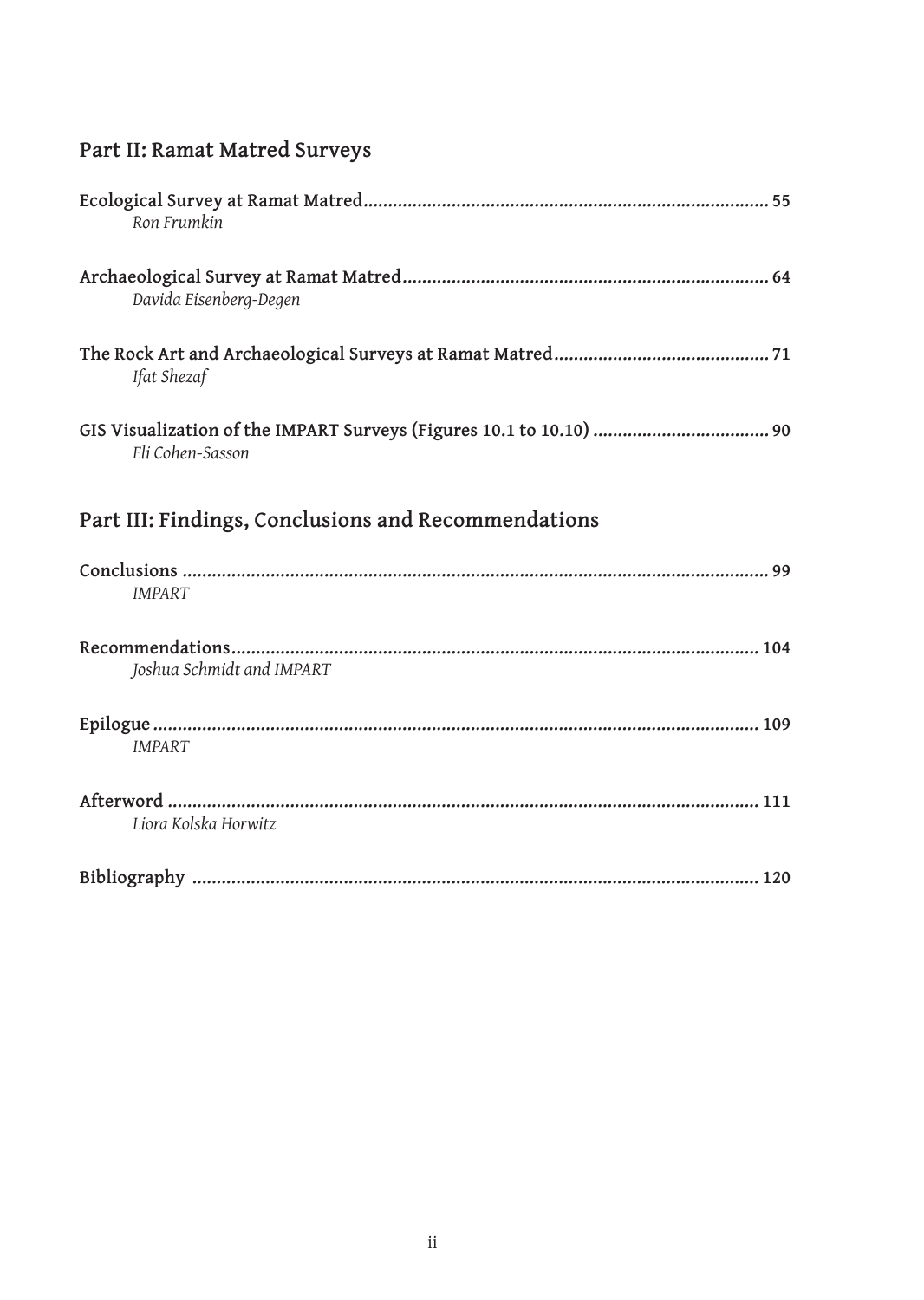# **List of Figures**

| Figure 1.1  | Layered Negev rock art motifs contain both alluring and powerful messages                                                                                |
|-------------|----------------------------------------------------------------------------------------------------------------------------------------------------------|
| Figure 1.2  | Map of Negev rock art sites (Image: courtesy of Davida Eisenberg-Degen)  5                                                                               |
| Figure 1.3  | Map of rock art sites in the Negev Highlands (Image: courtesy of Razi Yahel) 6                                                                           |
| Figure 1.4  | Rock art tourists will often go to great lengths for a good photo (Image:                                                                                |
| Figure 1.5  | Italian and Israeli IMPART researchers conducting fieldwork at Ramat Matred 8                                                                            |
| Figure 2.1  |                                                                                                                                                          |
|             | The Sde Boker Area (Image: courtesy of Courtesy of Google Maps/IMPART) 12                                                                                |
| Figure 2.2  |                                                                                                                                                          |
| Figure 2.3  | Mashabim-Ramon Area (Image: courtesy of Google Maps/IMPART)  13                                                                                          |
| Figure 2.4  | Negev Highlands Region (not included in the above areas): includes Nitzana,<br>Yeruham, Revivim area and more (Image: courtesy of Google Maps/IMPART) 13 |
| Figure 3.1  | Age class of tourists (percentage) (Image: courtesy of IMPART)  17                                                                                       |
| Figure 3.2  | Main reason of the trip for domestic and international tourists (percentage)                                                                             |
|             |                                                                                                                                                          |
| Figure 3.3  | Means of transport used by domestic and international tourists (percentage)                                                                              |
|             |                                                                                                                                                          |
| Figure 3.4  | Mode of acquaintance with Mitzpe Ramon, by channel (percentage) (Image:                                                                                  |
| Figure 3.5  | Percentage of tourists that were satisfied or very satisfied, by topic (Image:                                                                           |
|             |                                                                                                                                                          |
| Figure 3.6  | Percentage of tourists that wish to visit the existing attractions in the region                                                                         |
|             |                                                                                                                                                          |
| Figure 3.7  | Domestic tourists' interest in the three cultural attractions, by age (Image:                                                                            |
| Figure 3.8  | International tourists' interest in the three cultural attractions, by age                                                                               |
|             |                                                                                                                                                          |
| Figure 3.9  | Domestic tourists' interest in the three cultural attractions, by profession                                                                             |
|             |                                                                                                                                                          |
| Figure 3.10 | International tourists' interest in the three cultural attractions, by profession                                                                        |
|             |                                                                                                                                                          |
| Figure 3.11 | Culture-oriented tourists, main reason of travel (percentage) (Image:                                                                                    |
|             |                                                                                                                                                          |
| Figure 3.13 | Mode of acquaintance with Mitzpe Ramon, culture tourism segment, by                                                                                      |
| Figure 3.12 | Means of transport used by culture-oriented tourists to get to Mitzpe Ramon                                                                              |
|             |                                                                                                                                                          |
| Figure 3.14 | Culture-oriented tourists, mode of travel (percentage) (Image                                                                                            |
|             |                                                                                                                                                          |
| Figure 3.15 | Total sample vs cultural tourism segment, level of satisfaction, by topic                                                                                |
|             |                                                                                                                                                          |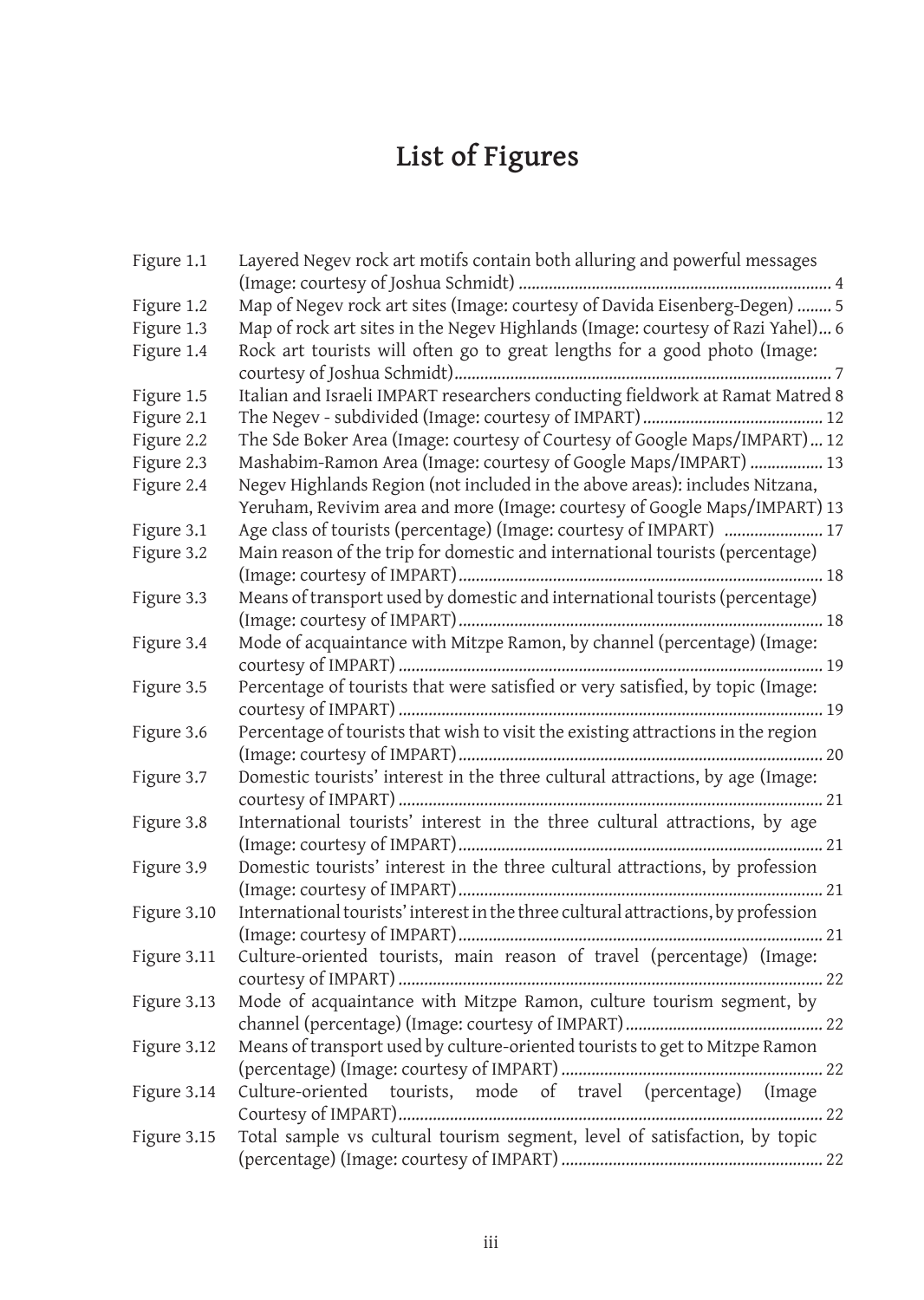| Figure 3.16 | Mode of acquaintance with Mitzpe Ramon, individual tourists, by channel         |
|-------------|---------------------------------------------------------------------------------|
| Figure 3.17 |                                                                                 |
| Figure 3.18 | Number of tourists that would like to visit the listed attractions (percentage) |
|             |                                                                                 |
| Figure 3.19 | Tourists who are very satisfied or satisfied with each topic (percentage)       |
|             | 24                                                                              |
| Figure 4.1  | Analysis of the frequency of answers on different topics, divided into a SWOT   |
|             | table (Strengths, Weaknesses, Opportunities and Threats) (Image: courtesy       |
|             |                                                                                 |
| Figure 4.2  | Graffiti on rocks in the riverbed below Ramat Matred; as ascertained from its   |
|             | content, apparently made by soldiers (Image: courtesy of Joshua Schmidt) 31     |
| Figure 5.1  | Western view of the Valcamonica Valley (Image: courtesy of George Nash) 39      |
| Figure 5.2  | Iron Age cart from Rock No. 73, Naquane (Image: courtesy of George Nash)  39    |
| Figure 5.3  | Trekking to the Penacosa site in the Côa Valley, Portugal. Organized by the     |
|             | Côa Museum and supporting local tourism initiatives (Image: courtesy of         |
|             |                                                                                 |
| Figure 5.4  | One of many hundreds of rock art sites within the Côa Valley, Portugal          |
|             |                                                                                 |
| Figure 5.5  | Roughly pecked horse from the Siega Verde Park, Spain (Panel 74) (Image:        |
|             |                                                                                 |
| Figure 5.6  | One of many animal engravings from the Siega Verde Park (Panel 21) (Image:      |
|             |                                                                                 |
| Figure 5.7  | View of the outer triathlon ring of Stonehenge (Image: courtesy of              |
|             |                                                                                 |
| Figure 5.9  | One of the fiberglass replicas panels from the Côa Valley Museum, Portugal      |
|             |                                                                                 |
| Figure 5.8  | Faint images of Bronze Age daggers and post-medieval graffiti on Stone 53       |
|             |                                                                                 |
| Figure 6.1  | IMPART personnel on a visit with Negev Highland Bedouin tourism                 |
|             | operators, February 2016 (Image: courtesy of Joshua Schmidt) 46                 |
| Figure 6.2  | Unrecognized Bedouin encampment below a Negev rock art site (Image:             |
|             |                                                                                 |
| Figure 6.3  | Bedouin shepherdesses watch over their flock grazing by the roadside of         |
|             | Route 40 in the Negev (Image: courtesy of Joshua Schmidt)  46                   |
| Figure 6.4  | Three generations of Negev Bedouin females gather wheat during a harvest,       |
|             | nearby Abda settlement, June 2016 (Image: courtesy of Joshua Schmidt) 47        |
| Figure 6.5  | Despite their increasing adjustment to a modern lifestyle, traditional modes    |
|             | of Bedouin culture persist across the generations (Image: courtesy of George    |
|             |                                                                                 |
| Figure 6.6  | Bedouin from the Negev Highlands take part in a Southern District planning      |
|             | commission meeting, Beer Sheva, 2015 (Image: courtesy of Joshua Schmidt). 48    |
| Figure 6.7  | Bedouin tourism operators voice their concerns over their future to visiting    |
|             | government officials, Ramat Tziporim, January, 2015 (Image: courtesy of         |
|             |                                                                                 |
| Figure 6.8  | Bedouin hospitality in the Negev, a future groom sits with his friends (Image:  |
|             |                                                                                 |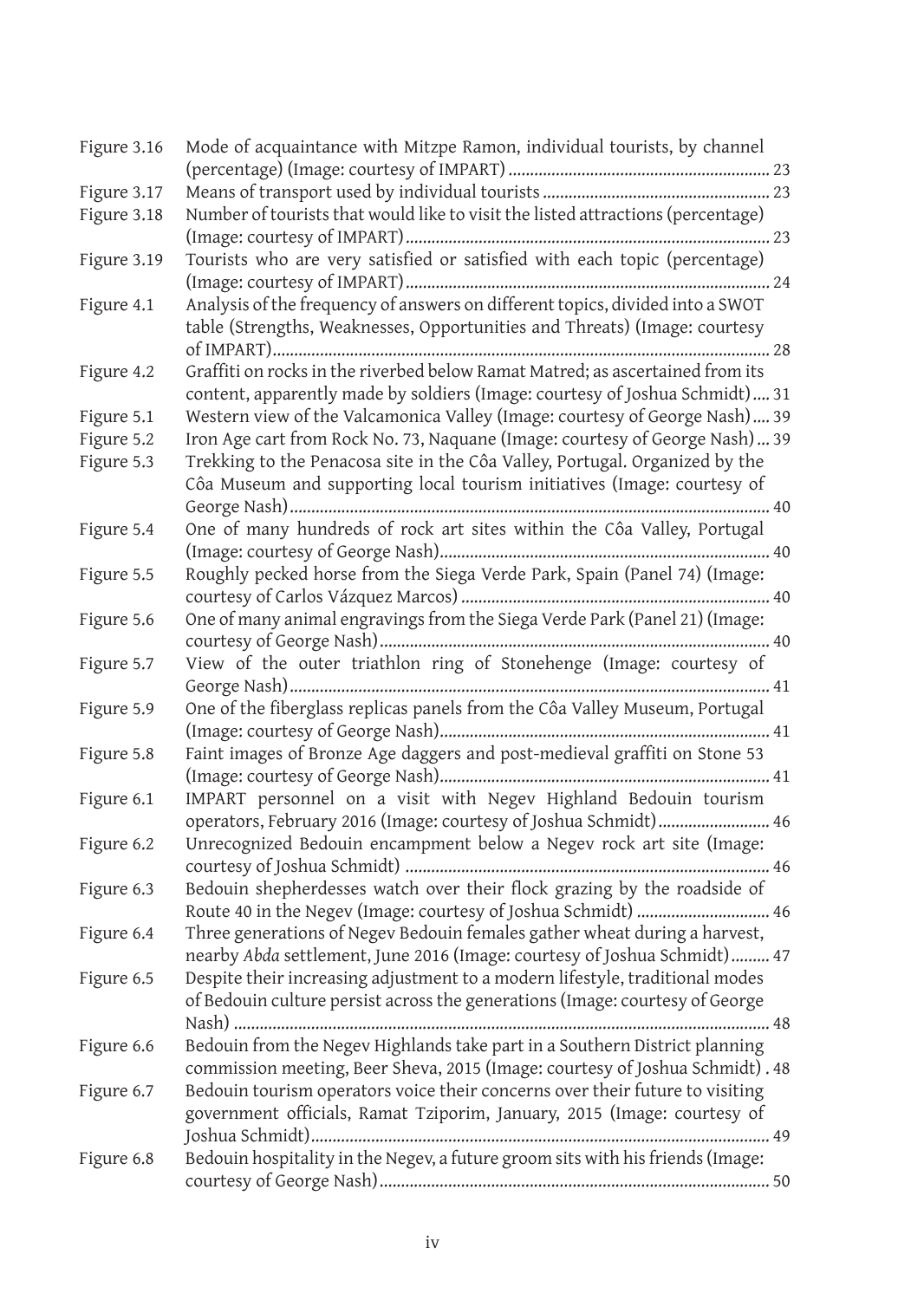| Figure 6.9  | Bedouin hospitality in the Negev, a host roasts coffee beans over an open fire   |
|-------------|----------------------------------------------------------------------------------|
| Figure 6.10 | Bedouin protest tent along Route 40, displaying signs demanding equal            |
|             | partnership in local development planning, August 2016 (Image: courtesy of       |
|             |                                                                                  |
| Figure 7.1  |                                                                                  |
| Figure 7.2  | Geological map of the Ramat Matred region (Zilberman and Avni 2004)              |
|             |                                                                                  |
| Figure 7.3  | Haloxylon scoparium plant community in a channel filled with loess (Image:       |
| Figure 7.4  | Ecological corridors, nature reserves and national parks in the region, as       |
|             | defined by the Israel Nature and Parks Authority (2014) (Image: courtesy of      |
|             |                                                                                  |
| Figure 7.5  | Ecological sensitivity of landscape units in the region, per the Ministry of     |
|             |                                                                                  |
| Figure 7.6  | Vegetation societies, their habitats and points of interest (Image: courtesy of  |
|             |                                                                                  |
| Figure 7.7  | Tributary draining into Nahal Avdat with terraces, loess and Haloxylon           |
|             |                                                                                  |
| Figure 7.8  | Limestone rocks, Reaumuria negevensis and Artemisia sieberi, Ramat Matred        |
|             |                                                                                  |
| Figure 7.9  | Colchicum tunicatum Feinbrun growing from a crack in a rock (Image: courtesy     |
|             |                                                                                  |
| Figure 7.10 | Bedouin shepherd with goats and sheep in the riverbed below Ramat Matred         |
|             |                                                                                  |
| Figure 7.11 | Home of spiny mouse (Acomys cahirinus) and 'dining table' with molluscs          |
|             |                                                                                  |
| Figure 7.12 | Partridge (Alectoris chukar) (Image: courtesy of Ron Frumkin) 60                 |
| Figure 7.13 | Gecko (Ptyodactylus guttatus) clinging to a rock (Image: courtesy of             |
| Figure 7.14 | Gecko (Ptyodactylus guttatus) hiding in a crevice amid rock art (Image:          |
|             |                                                                                  |
| Figure 7.15 |                                                                                  |
| Figure 7.16 | Harvest ants (Messor arenarius) collecting seeds at the entrance to their nest   |
|             |                                                                                  |
| Figure 7.17 | and 7.18. Rock art panel in Ramat Matred and Verbascum sinaiticum growing        |
|             |                                                                                  |
| Figure 8.1  | Spur on Ramat Matred chosen as the site of the archeological survey (Image:      |
|             |                                                                                  |
| Figure 8.2  | Linear stone courses crisscross the landscape and divert rainfall for irrigation |
|             | below Ramat Matred (Image: courtesy of Davida Eisenberg-Degen, Courtesy          |
|             |                                                                                  |
|             |                                                                                  |
| Figure 8.3  | Remains of a terrace in the riverbed below the spur surveyed at Nahal Avdat      |
|             |                                                                                  |
| Figure 8.4  | Watchtower built of dressed stones from the Roman Period (Image: courtesy of     |
|             |                                                                                  |
| Figure 8.5  | Tumulus (Image: courtesy of Davida Eisenberg-Degen, Courtesy of the IAA)  69     |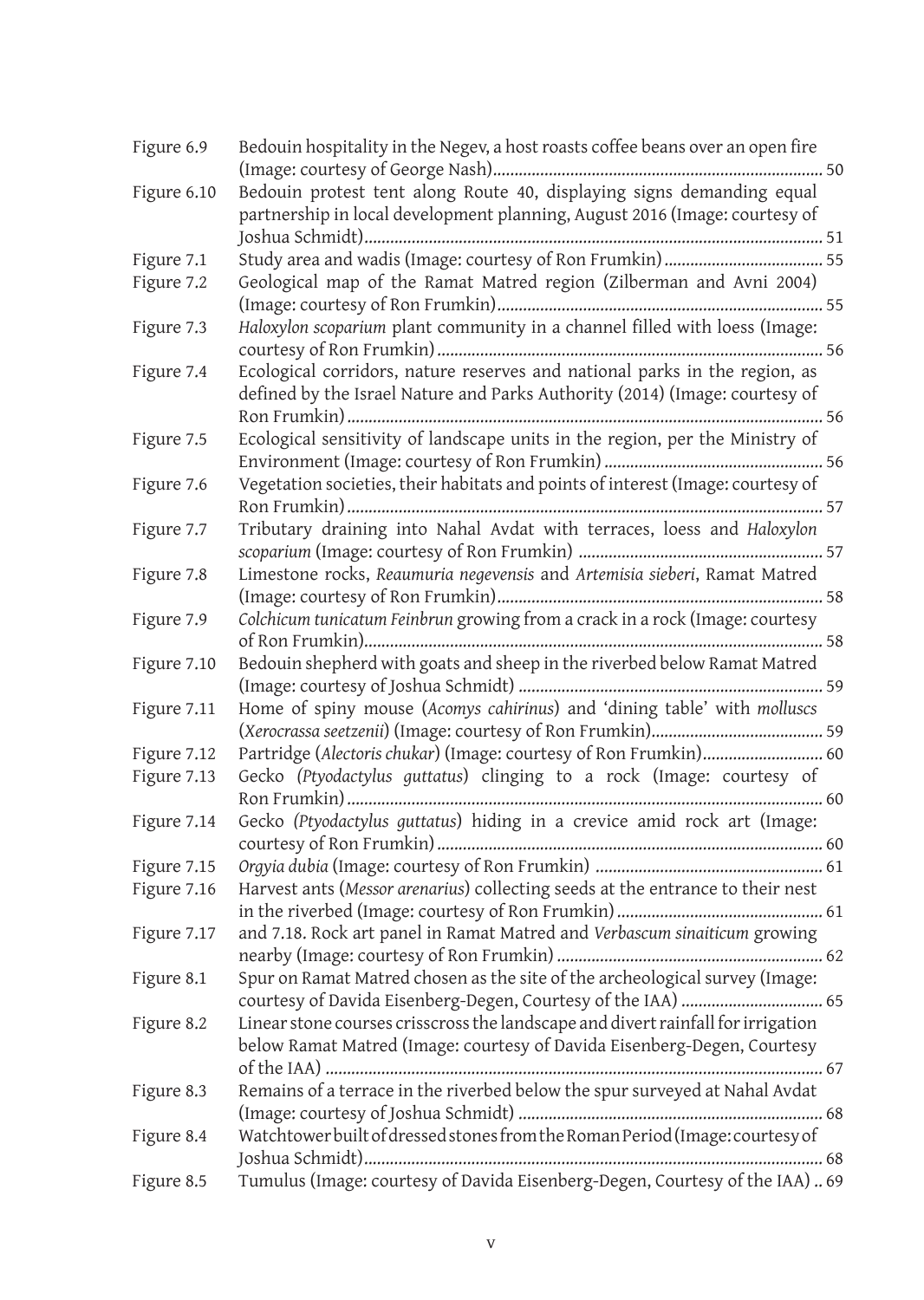| Figure 9.1  |                                                                                |
|-------------|--------------------------------------------------------------------------------|
| Figure 9.2  | Map showing rock art and other archaeology on Ramat Matred (Image:             |
|             |                                                                                |
| Figure 9.3  | Superimposed petroglyphs with different patina shades (Image: courtesy of      |
|             |                                                                                |
| Figure 9.4  | Distribution of elements according to patina shades (Image: courtesy of        |
|             |                                                                                |
| Figure 9.5  | Petroglyphs from different periods superimposed upon one another (Image:       |
|             |                                                                                |
| Figure 9.6  | Petroglyphs amid lichens, Ramat Matred (Image: courtesy of                     |
|             |                                                                                |
| Figure 9.7  | Map of distribution of petroglyphs by panel and element visibility (Image:     |
|             |                                                                                |
| Figure 9.8  |                                                                                |
| Figure 9.9  | Hunting scene depicting figure with bow, ibex and dogs (Image: courtesy of     |
|             | 78                                                                             |
| Figure 9.10 | Human figure in an orant position below a group of ibex that from their        |
|             | shade appear to be from a different period; to the right of the panel a hunter |
|             | is depicted riding on the back of an animal, presumably, from its size and     |
|             |                                                                                |
| Figure 9.11 |                                                                                |
| Figure 9.12 | Breakdown of frequency of zoomorphic images by category (Image: courtesy       |
|             | 82                                                                             |
| Figure 9.13 | Petroglyph of ibex with various horn lengths (Image: courtesy of               |
|             | 83                                                                             |
| Figure 9.14 | Petroglyph showing a rider with bow and arrow riding atop a camel (Image:      |
|             |                                                                                |
| Figure 9.15 | Petroglyph of hunter atop a horse; a second, more abstract, horse is depicted  |
|             | above, while below is an Arabic inscription, possibly from the same period     |
|             |                                                                                |
| Figure 9.16 | Petroglyph depicting a dog chasing an ibex in a hunting scene (Image:          |
|             |                                                                                |
| Figure 9.17 | Petroglyph of ostrich; the dark patina suggests it is from the first engraving |
|             |                                                                                |
| Figure 9.18 | Petroglyph of foot (Image: courtesy of Davida Eisenberg-Degen)  86             |
| Figure 9.19 | Map of spatial distribution of hand and foot petroglyphs (Image: courtesy of   |
| Figure 9.20 |                                                                                |
|             | IMPART personnel conducting the rock art survey on Ramat Matred (Image:        |
|             | IMPART project area with roads and settlements layers (Image: courtesy of      |
| Figure 10.1 |                                                                                |
| Figure 10.2 | IMPART project area with roads, town settlements and independent farms         |
|             |                                                                                |
| Figure 10.3 | IMPART project area with roads, town settlements and Bedouin encampment        |
|             |                                                                                |
| Figure 10.4 | IMPART project area with roads, town settlements, independent farms and        |
|             | Bedouin encampments layers (Image: courtesy of Eli Cohen-Sasson)  92           |
|             |                                                                                |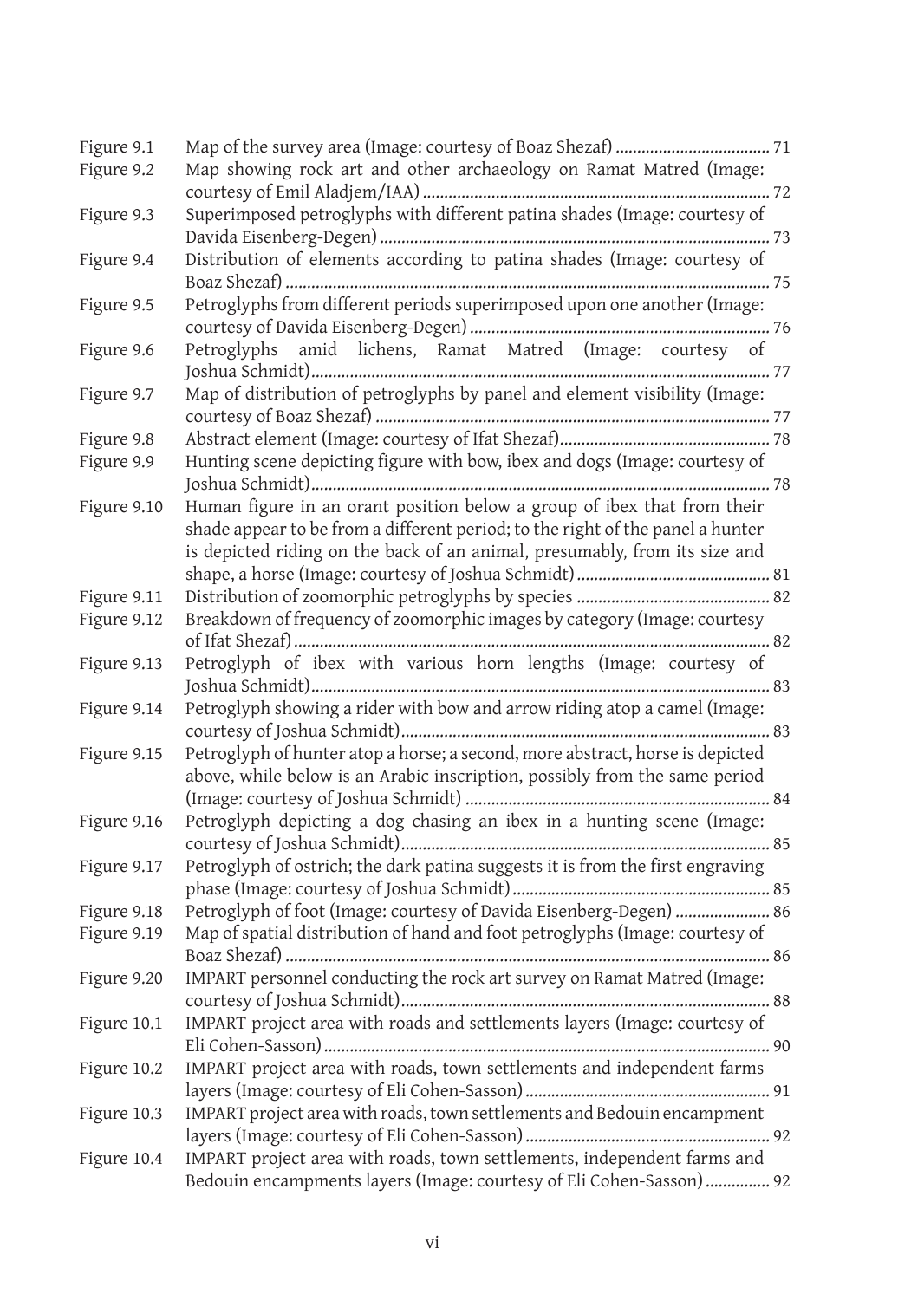| Figure 10.5 | IMPART project area with Israeli National Park Authority nature reserves             |
|-------------|--------------------------------------------------------------------------------------|
|             |                                                                                      |
| Figure 10.6 | IMPART project area with Israeli National Park Authority nature reserves             |
|             | and Jewish National Fund (KKL) parks (Image: courtesy of Eli Cohen-Sasson) 93        |
| Figure 10.7 | IMPART project area with Israeli Defence Force (IDF) firing zones (Image:            |
|             |                                                                                      |
| Figure 10.8 | IMPART project area with Israeli National Park Authority nature reserves and         |
|             | Jewish National Fund (KKL) parks and official Israel Antiquities Authority           |
|             |                                                                                      |
| Figure 10.9 | IMPART project area with Israeli National Park Authority nature reserves             |
|             | (green), IDF firing zones (red), and concentrations of Negev rock art (blue)         |
|             |                                                                                      |
|             | Figure 10.10 Map depicting the complexity of the landscape in the general Negev rock |
|             | art area that is surrounded with settlements (yellow), independent farms             |
|             | (dark green), Bedouin encampments (black), Israeli National Park Authority           |
|             | nature reserves (light green) and IDF firing zones (red) (Image: courtesy of         |
|             |                                                                                      |
| Figure 11.1 | The recognizable logo of the Negev Rock Art Center, 2014 (Image: courtesy            |
|             |                                                                                      |
| Figure 11.2 | Conducting Reflectance Transformation Imaging (RTI) within the                       |
|             | context of IMPART research in the Negev Highlands (Image: courtesy of                |
|             |                                                                                      |
| Figure 12.1 | International rock art scholar delivers a presentation at the IMPART                 |
|             | symposium in December 2016 (Image: courtesy of Joshua Schmidt)  104                  |
| Figure 12.2 | Unrecognized Bedouin encampment situated below a spur containing Negev               |
|             | rock art; Symposium delegates discussed the past connection the Bedouin              |
|             | have with Negev rock art traditions and conceivable ways to gainfully                |
|             | integrate these communities into forthcoming development within the                  |
|             |                                                                                      |
| Figure E.1  | Initial mapping of Negev rock art App (Beta version) (Image: courtesy of             |
|             |                                                                                      |
| Figure E.2  | Screenshot from home page of Negev rock art App; Users can choose between            |
|             | taking a virtual guided tour or going on a self-guided treasure hunt (Image:         |
|             | courtesy of Elena Chernihovski, Tal Teri & Daniel Ben Zaken) 110                     |
| Figure A.1  | Photograph of a petroglyph from Har Karkom that Emmanuel Anati (1999:                |
|             | 31) interpreted as depicting the "tablets of the law" i.e. the tablets inscribed     |
|             | with the Ten Commandments that Moses received on Mount Sinai. (Image:                |
|             |                                                                                      |
| Figure A.2  | New INPA signage at the base of Har Karkom (Image: courtesy of Lior                  |
|             |                                                                                      |
| Figure A.3  | Sign at the top of the Har Michia rock art park containing a park map and a          |
|             | brief explanation of the trails; in the background a tour group visits 'Site 1'      |
|             |                                                                                      |
| Figure A.4  | Trail marker at Har Michia rock art park (Image: courtesy of                         |
|             |                                                                                      |
| Figure A.5  | Roped-off segment at Har Michia rock art park; in the mid-foreground, a              |
|             | petroglyph depicts a rider mounted on a four-legged animal (presumably a             |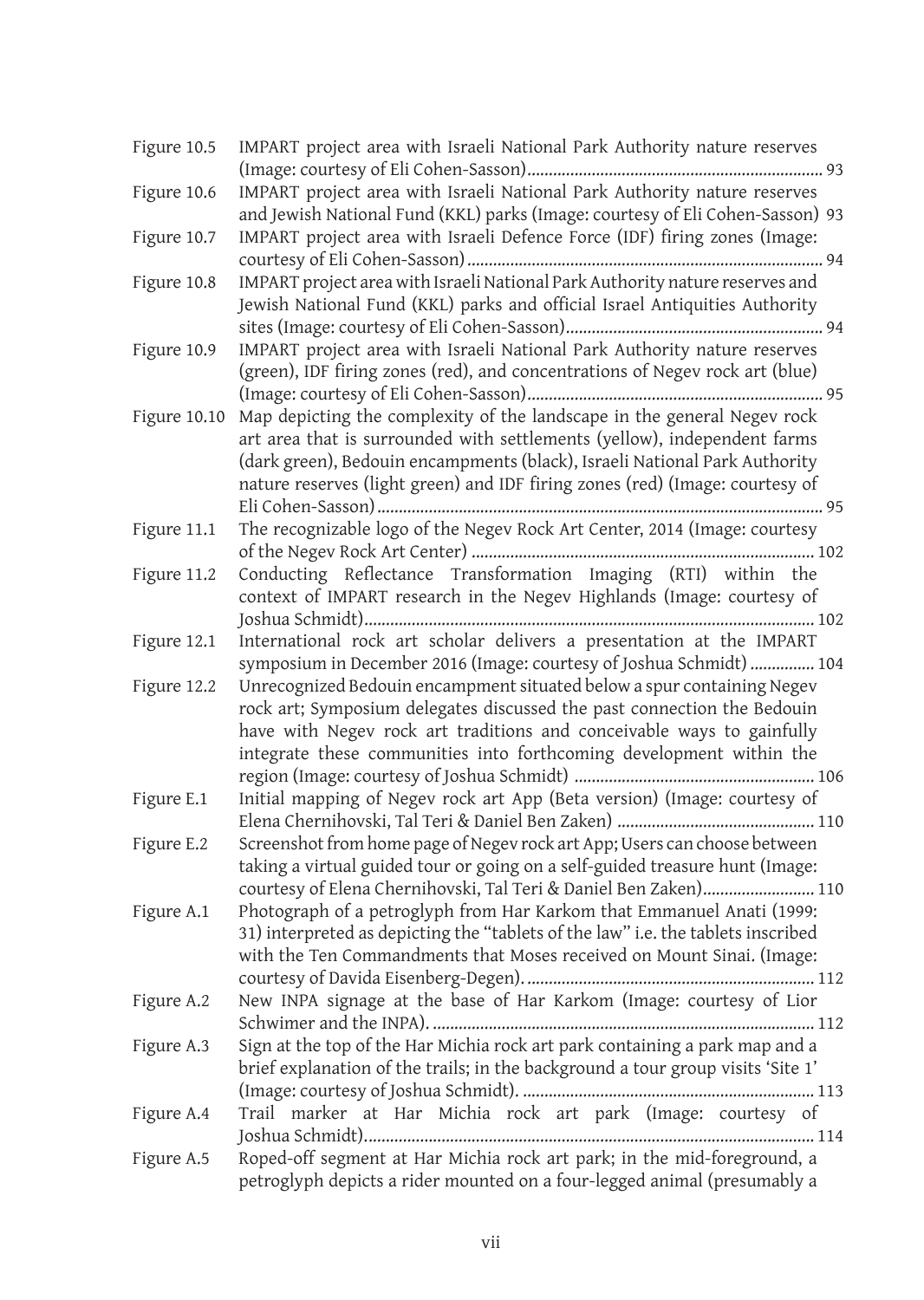|            | horse or donkey) about to discharge a spear onto its prey, an ostrich (Image: |
|------------|-------------------------------------------------------------------------------|
|            |                                                                               |
| Figure A.6 | Tourists in the Ramon Crater walk across a foot bridge enroute to climb the   |
|            | 'Carpentry', a hill covered in hexagonal petrified stone prisms that resemble |
|            |                                                                               |
| Figure A.7 | Rocks containing petroglyphs at Ramat Matred are exposed to the desert        |
|            | elements and are therefore susceptible to natural weathering processes        |
|            |                                                                               |
| Figure A.8 | Weathering processes wrought by years of exposure to the harsh climatic       |
|            | conditions at Ramat Matred are a direct threat to its rock art panels (Image: |
|            |                                                                               |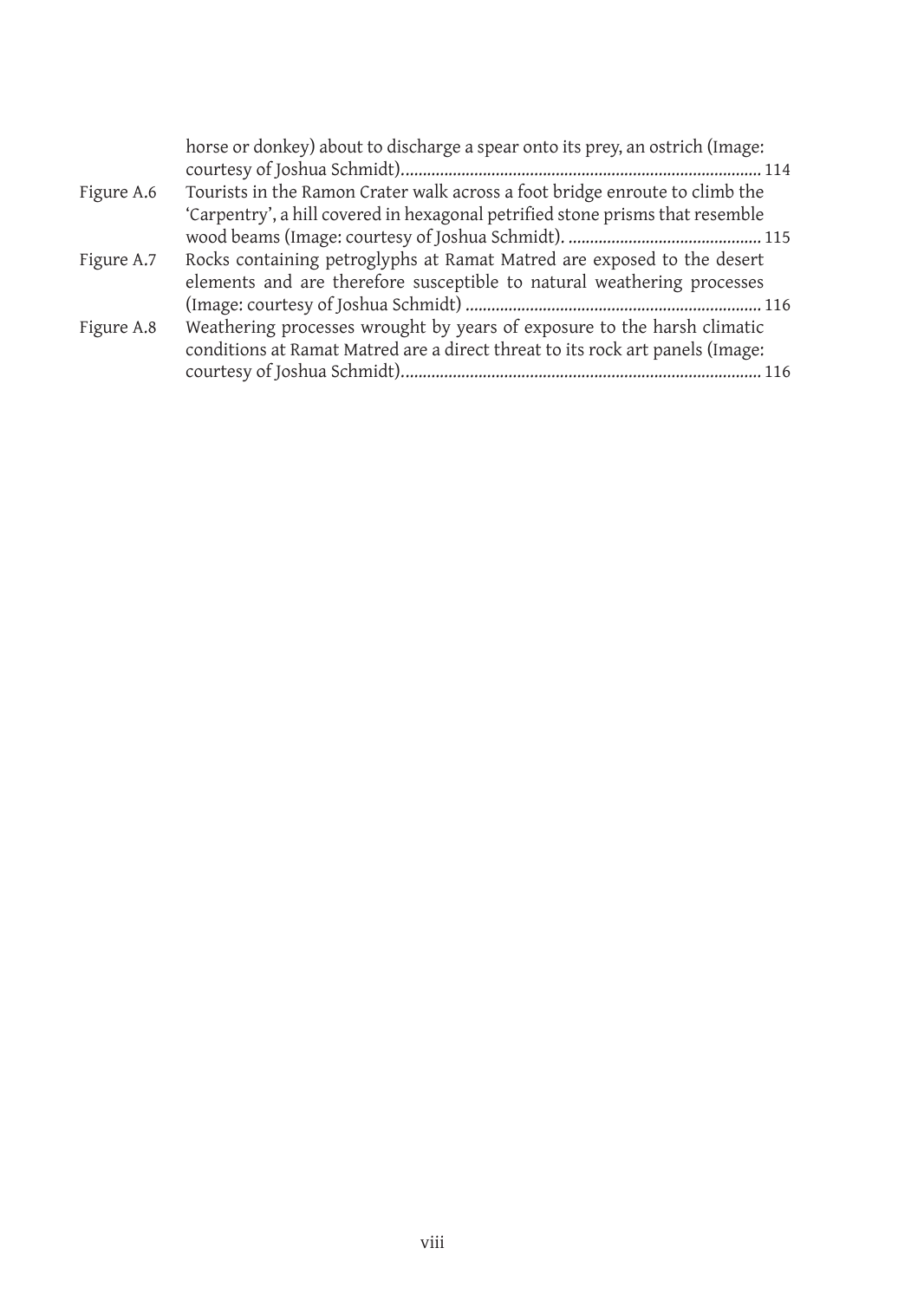# **List of Tables**

| Table 3.1 | Length of stay for domestic and international tourists (percentage) 17       |  |
|-----------|------------------------------------------------------------------------------|--|
| Table 4.1 | List of questions used as a guideline for the interviews. Divided by Supply  |  |
|           |                                                                              |  |
| Table 5.1 |                                                                              |  |
| Table 7.1 | Vegetation in the area surveyed at Ramat Matred, October 2015 59             |  |
| Table 7.2 | Coordinates of select sites in the designated plan area and its environs  61 |  |
| Table 9.1 | Distribution of petroglyphs by type, engraving phase and patina color  79    |  |
| Table 9.2 | Distribution of zoomorphic petroglyphs by species, engraving phase and       |  |
|           |                                                                              |  |
| Table 9.3 | Quantified distribution of zoomorphic petroglyphs based on motif and         |  |
|           |                                                                              |  |
|           |                                                                              |  |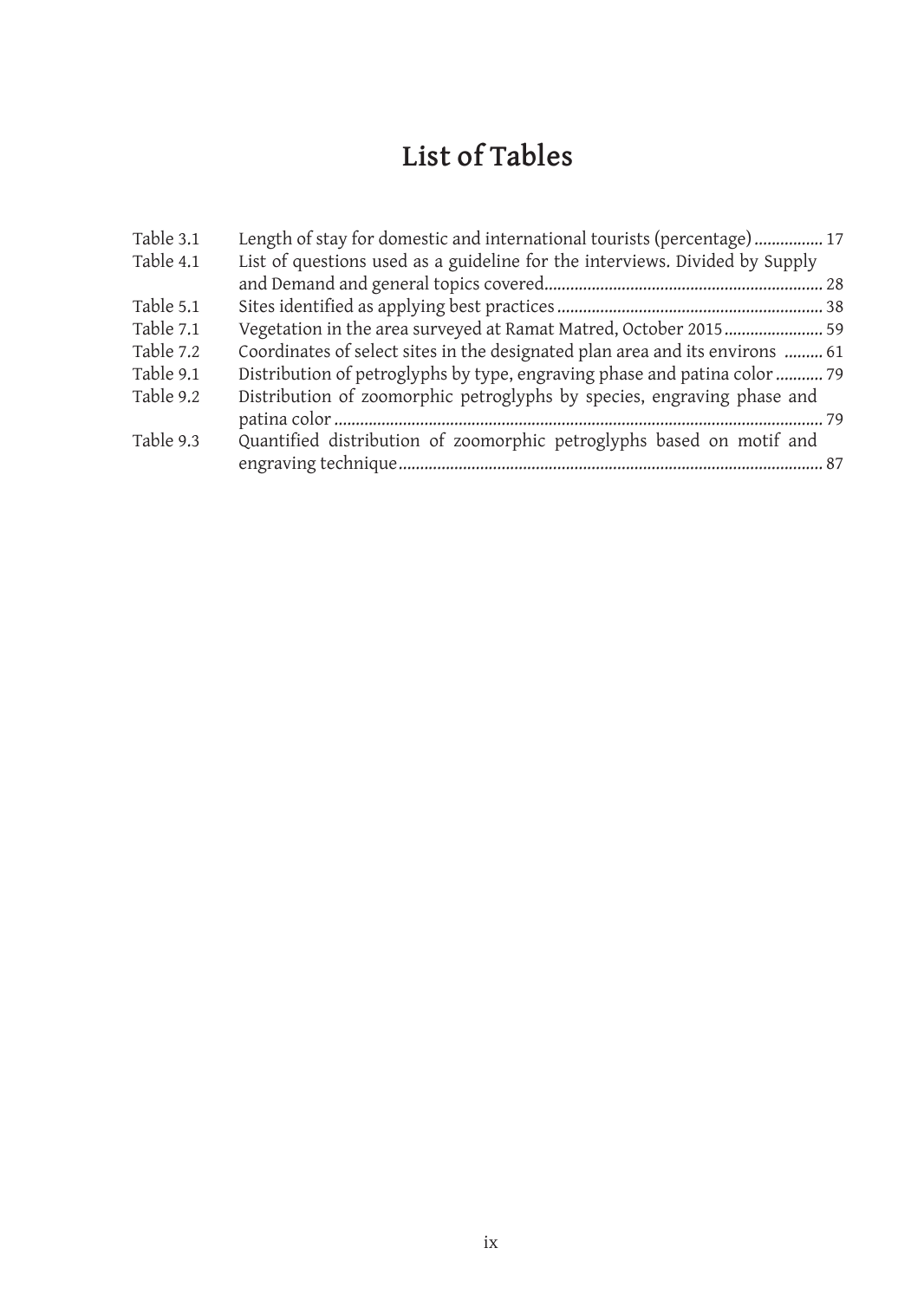## **Abbreviations**

| EIA           | Environmental Impact Assessment                                       |
|---------------|-----------------------------------------------------------------------|
| ES            | Environmental Statement                                               |
| <b>FIT</b>    | Free Independent Travelers                                            |
| <b>GTC</b>    | Government Tourist Company                                            |
| <b>IAA</b>    | Israel Antiquities Authority                                          |
| <b>IDF</b>    | Israeli Defense Force                                                 |
| <b>IFRAO</b>  | International Federation of Rock Art Organizations                    |
| <b>IMPART</b> | Integrative Multilateral Planning to Advance Rock Art Tourism         |
| <b>INF</b>    | Jewish National Fund                                                  |
| KII           | Key Informant Interviews                                              |
| <b>MUPRE</b>  | National Prehistory Museum of Valle Camonica                          |
| <b>NDA</b>    | Negev Development Authority                                           |
| <b>INPA</b>   | Israel National Parks Authority                                       |
| <b>PAPI</b>   | Pen and Paper Personal Interviews                                     |
| PRAT-CARP     | Prehistoric Rock Art Trails - Cultural Route of the Council of Europe |
| SWOT          | Strengths, Weaknesses, Opportunities and Threats                      |
| TARA          | Trust for African Rock Art                                            |
| <b>UNESCO</b> | United Nations Educational, Scientific and Cultural Organization      |
|               |                                                                       |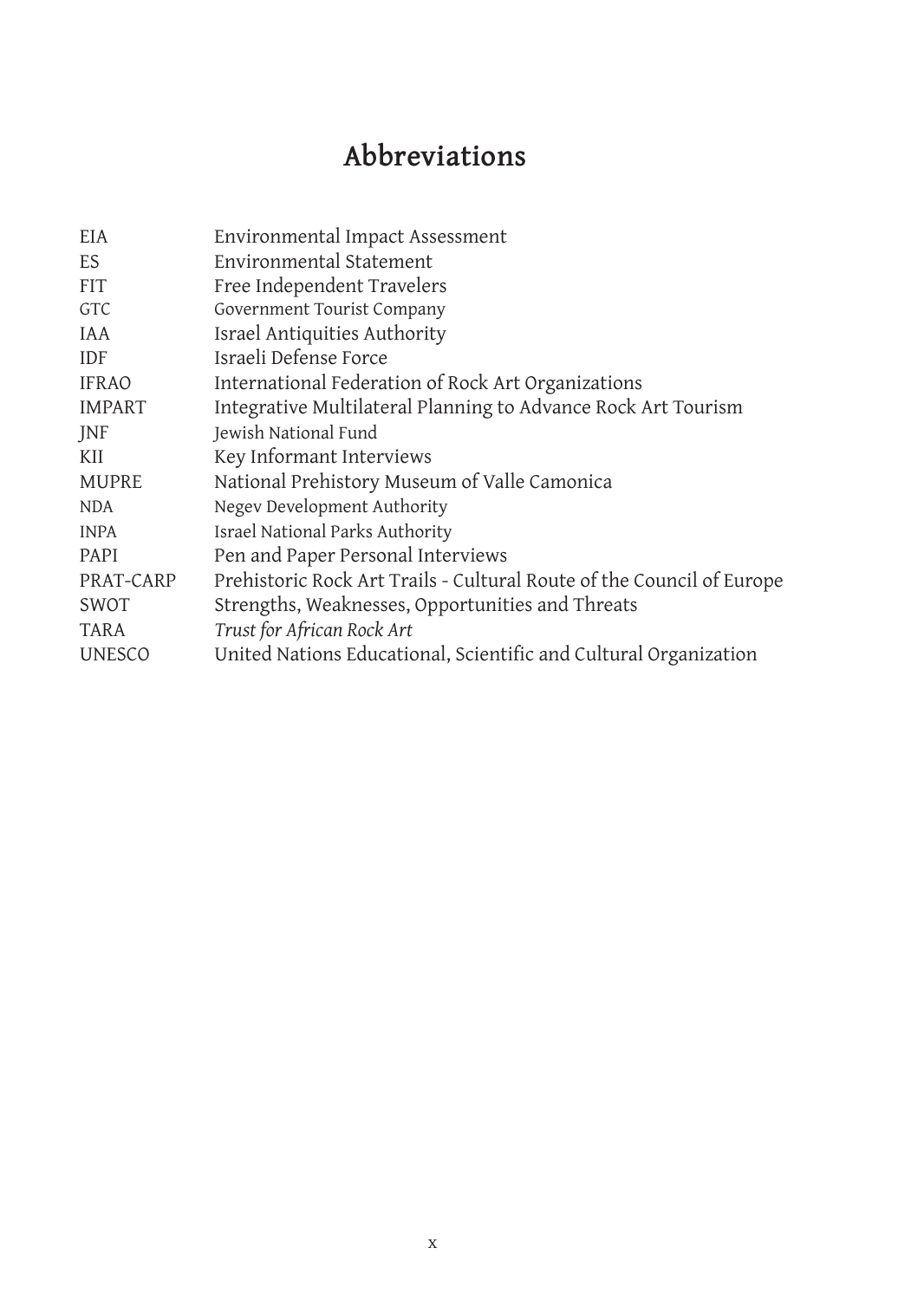### **Foreword**

#### Steven A. Rosen

#### The Department of Bible, Archaeology and Ancient Near East, Ben-Gurion University of The Negev, Israel

In considering this IMPART report, *Developing Rock Art Tourism in Israel*, and placing it in some greater discourse, a large set of ideas and concepts come to mind. I list them here because they reflect the impressive scope of this project: cultural resources, heritage, and its management; multidisciplinary research; applied science; humanities, development and tourism; multiple communities of consumers, service providers (e.g., tour guides, etc.), and constituents; public archaeology; and academic research or basic science. As obvious from the title, the intent of the IMPART project was to explore the developmental potentials for rock art tourism in the central Negev, but this report offers insights well beyond the final set of recommendations. Even beyond the basic research engendered during the course of the project, the project stimulated new thinking and new approaches to heritage and cultural resource management in the region, and new partnerships between the organizations responsible for that development.

Although rock art in the Negev has been known at least since the 1950s, in the work of Emmanuel Anati, it began to enter the popular imagination only in the 1980s, again in the work of Anati, especially at Har Karkom (*Har* means Mount in Hebrew). With access constrained by its location in a militarily restricted area, the threat to the art and archaeology was relatively small. The need for systematic management of these cultural treasures only became evident in the 2000s, with the discovery of additional large concentrations of rock art, far more accessible to the public at large. The IMPART project follows closely in the footsteps of this earlier research. More significantly, although incorporating a basic science aspect, the primary focus of the project was to address questions of heritage and management of cultural resources, that is, the rock art.

Thus, as a focus for development toward tourism, beyond the historical framework and basic knowledge, the larger contexts of the rock art needed to be explored, including the geographic and ecological background, as well as the social and political impacts that development might bring. Data were collected from different perspectives, including those of the indigenous Bedouin of the region, the inhabitants of the modern settlements, the tourism providers (tour guides, etc.), and the tourists themselves. Pilot rock art sites were opened and the sites were monitored for impact on the art, and on the general area. The substantive content, the information/knowledge presented to visitors about the rock art, was recorded and its impact assessed. Collaborations between different institutional shareholders, not to mention the international partners offering their own perspectives, were essential for evaluating the potentials of rock art sites, in essence open-air museums, for development and education.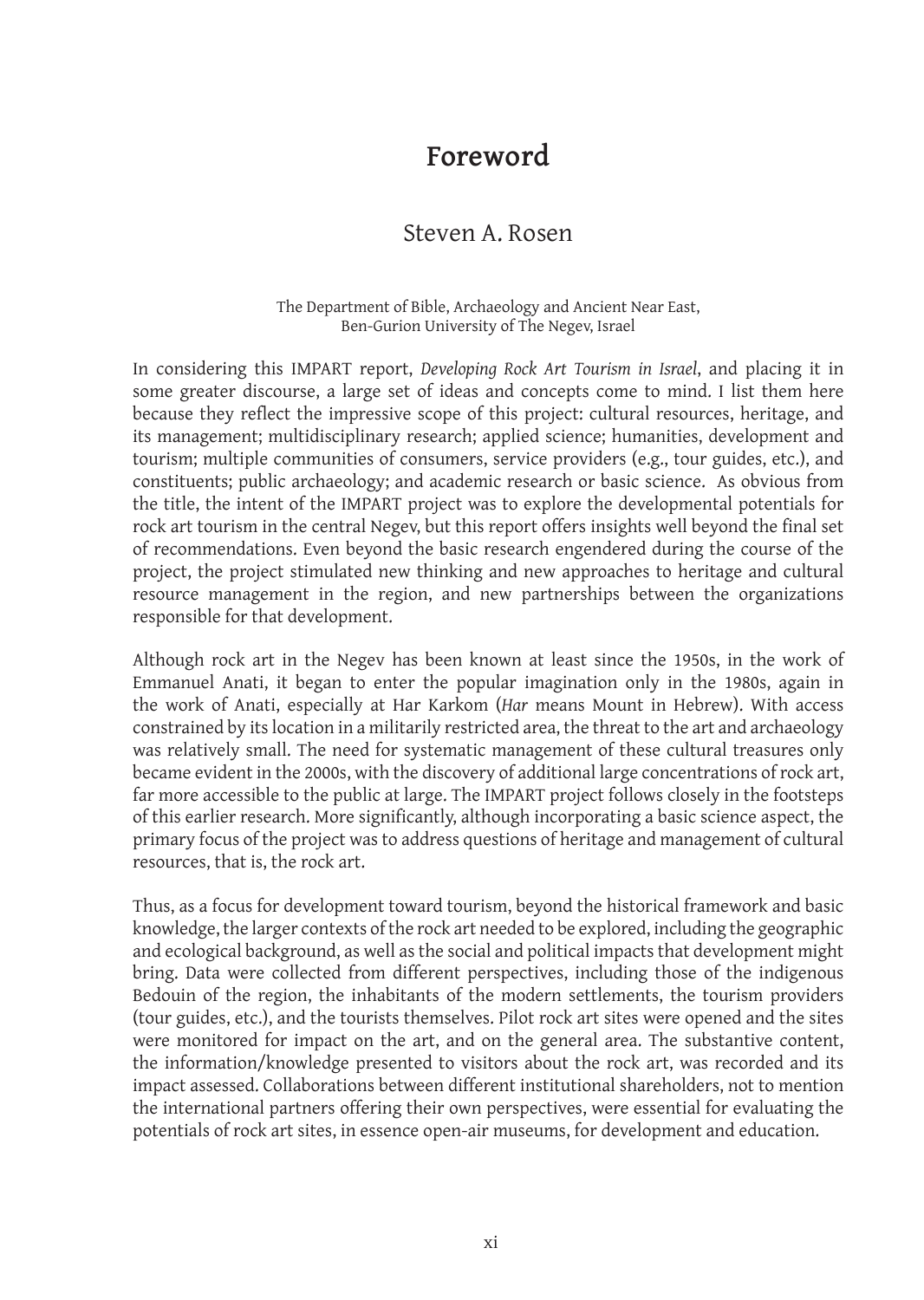Fittingly for such a complex set of factors, the project conclusions and recommendations are nuanced. For example, rock art-based tourism may result in damage to the rock art, and the desert environment. Local participation is essential to making the enterprise succeed, and if perceived as a disturbance or intrusion, the success of such development is threatened; and without a properly thought-out plan, development will undoubtedly proceed regardless, with even greater damage. The IMPART project is the first attempt at grappling with these issues with respect to Negev rock art. It is a great start.

One final point needs to be considered. In an age when the humanities are discounted, in a country where sophisticated technological industries and education are of the highest governmental priorities, the simple elegance of ancient rock art stands out. We see in the rock art the reflection of thoughts of ancient peoples, no less inspired than ourselves, and in fact, inspiring in their stark beauty even to our modern-day sensibilities. The proper stewardship of this part of our basic human heritage is fundamental.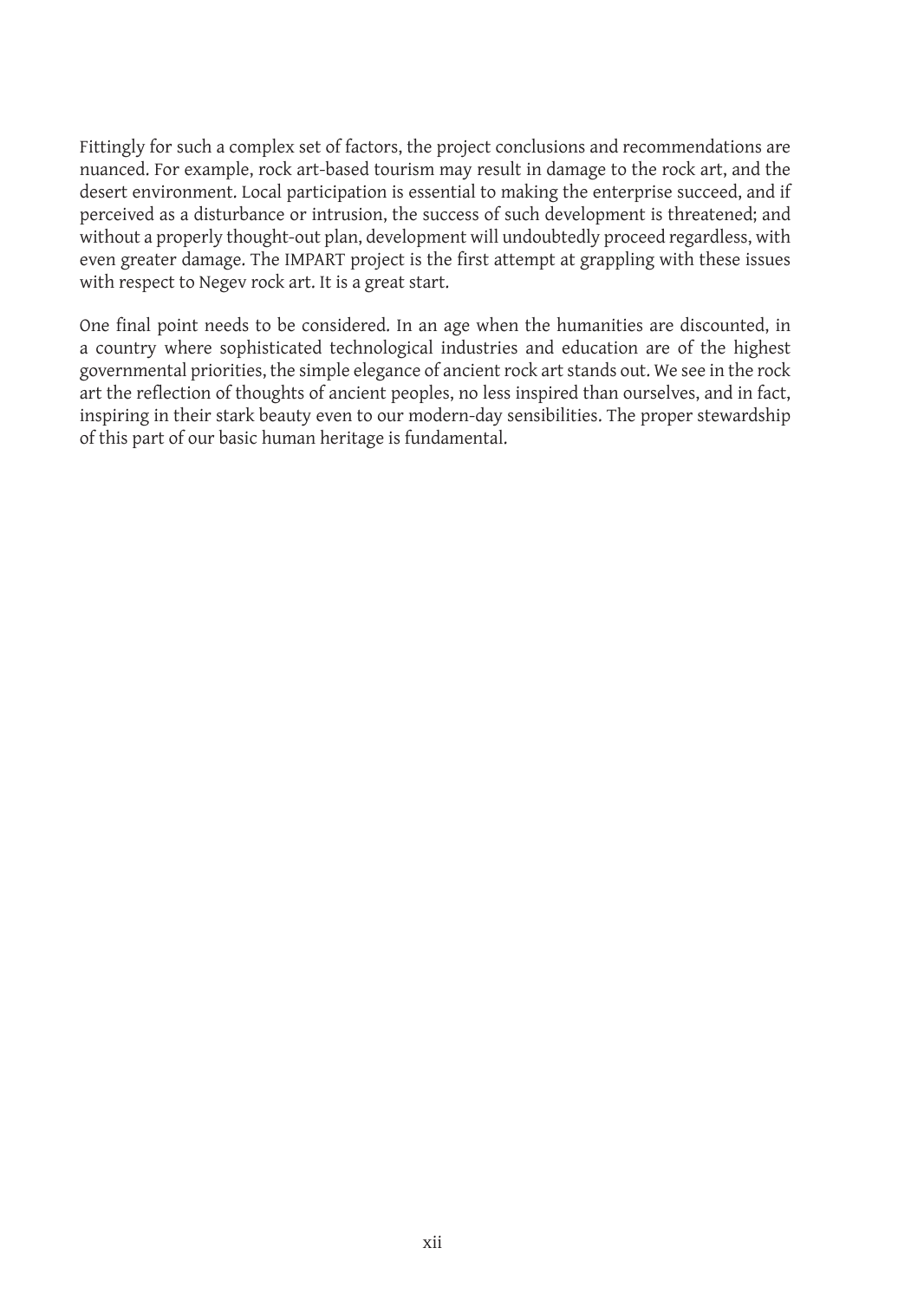### **Preface**

The Negev desert in southern Israel is a continuation of a much large desert region that incorporates the Sinai desert to the west and the Arabian desert to the south. Each region has its own unique heritage and in the case of this publication, rock art. The rock art of the Negev contains an estimated 200,000 engraved images that span over four millennia and are organized into four generic groups: early, Timnian/Bronze Age, Iron Age, classical period, and recent Bedouin (Eisenberg-Degen and Rosen, 2013). The earliest period dates to just before the Bronze Age, followed by the largest assemblage from the Byzantine period. The remaining groups include mainly textual engravings from the Islamic period and geometric symbols, known as *wusum* marks, from the semi-nomadic Bedouin tribal groups that currently reside in many parts of the Negev (Ben-David 1989; Ben-David and Orion 1998).

Over the relatively recent past, the various rock art assemblages and the archaeology associated with each has come under potential threat from social, political and economic activities such as militarization, settlement and tourism, not to mention environmental change. The following pages are based on the findings from a research project initiated in 2013 to address this matter. Carried out under the acronym IMPART (**I**ntegrative **M**ultilateral **P**lanning to **A**dvance **R**ock **A**rt **T**ourism), an interdisciplinary team of Israeli-Italian scholars collaborated to pursue two primary streams of investigation: archeo-ecological and socio-touristic. The goal of their study was to explore potential socio-economic, managerial, tourism and policy options for effectively valorizing Negev rock art while duly noting operational hindrances and imperative conservation and safety needs. The bi-national IMPART team included Joshua Schmidt (cultural anthropologist), Davida Eisenberg-Degen (archaeologist and expert in Negev rock art), Natan Uriely (professor of sociology of tourism and sustainable tourism development) and Sara Levi Sacerdotti (specialist in public policy evaluation and strategic territorial development). As well, during the different stages of IMPART research, numerous expert advisors and assistants supported the advancement of the study, the core of whom contributed to this volume. The synergy resulting from the multidisciplinary approach to their project enabled the researchers to formulate a 'best practices' benchmark for the future development of Negev rock art tourism together with a set of 'ground zero' eco-archaeological landscape indicators, that later can be monitored and compared with future reference points during expected forthcoming periods of increased tourism activity.

The volume is organized into 12 chapters that identify the cultural heritage, archaeology and tourism geographies that fill the multilayered landscape in which they sit. Our goal is to focus on finding ways to preserve this unique heritage for future generations by striking a balance between these fragile resources and the pressures for the development of the desert.

The IMPART team wishes to warmly acknowledge the generous funding received from the Israeli Ministry of Science and Technology and the Italian Ministry of Foreign Affairs. The project was likewise actualized via the ongoing critical physical support kindly provided to the team by a combination of bodies, chief among them: Ben-Gurion University of the Negev, the Dead Sea and Arava Science Center, SiTI - Higher Institute on Territorial Systems for Innovation, the Politecnico di Torino, the Compagnia di San Paolo in Turin, Italy, the Embassy